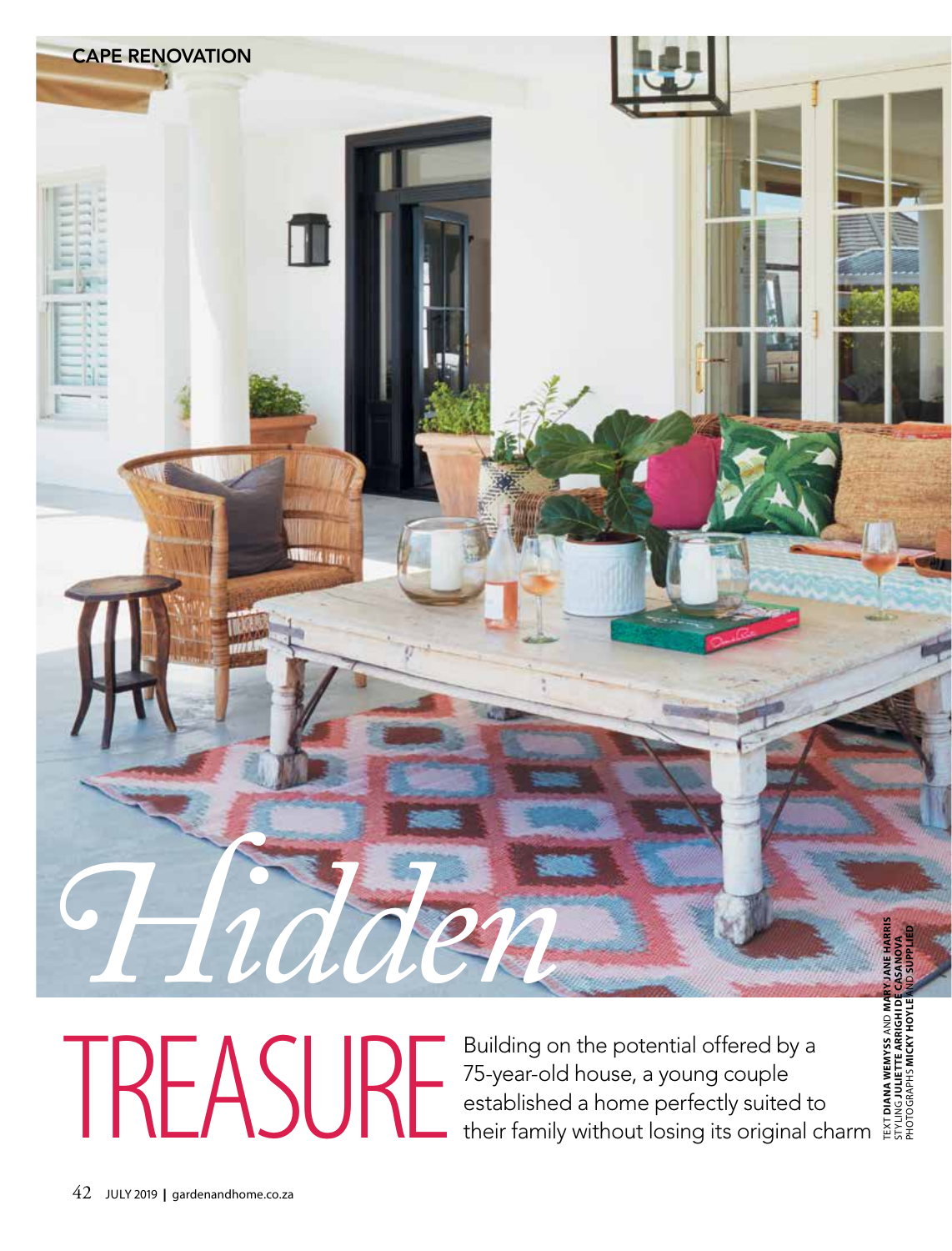

s a new mother, Amanda Cumming would often stroll around her neighbourhood, Lynfrae in Cape Town, with her son Jamie. It was on these walks that she first

spotted this 75-year-old house. When the owners, who had lived there for 69 years, decided to sell, she and her husband Jason quickly put in an offer. "It's a lovely area, especially for a young family like ours, as it's close to the



## **WHO LIVES HERE**

Amanda Cumming, founder of Amanda-Jayne luxury candles, her husband Jason, who is in advertising, their four-year-old son Jamie, newborn Benjamin and dachshunds Harry and Moby.

## **THE HOUSE**

A renovated 1944 house which now has an open-plan living area opening onto a wide veranda, four bedrooms, four bathrooms and a pool courtyard.

schools and parks and there are lots of other young families," she explains.

Although it needed some attention, the house had loads of potential. North facing, it sat squarely on the generous site, which meant that they could

## **THIS SPREAD, FROM LEFT TO RIGHT:**

 This section of the generous **veranda** is furnished with a large wicker sofa and Malawian chairs. The colours in the outdoor rug from L'Orangerie are picked up in the scatters from Hertex. The lantern is from Morgan Associates. • Amanda with Benjamin and Moby, the dachshund.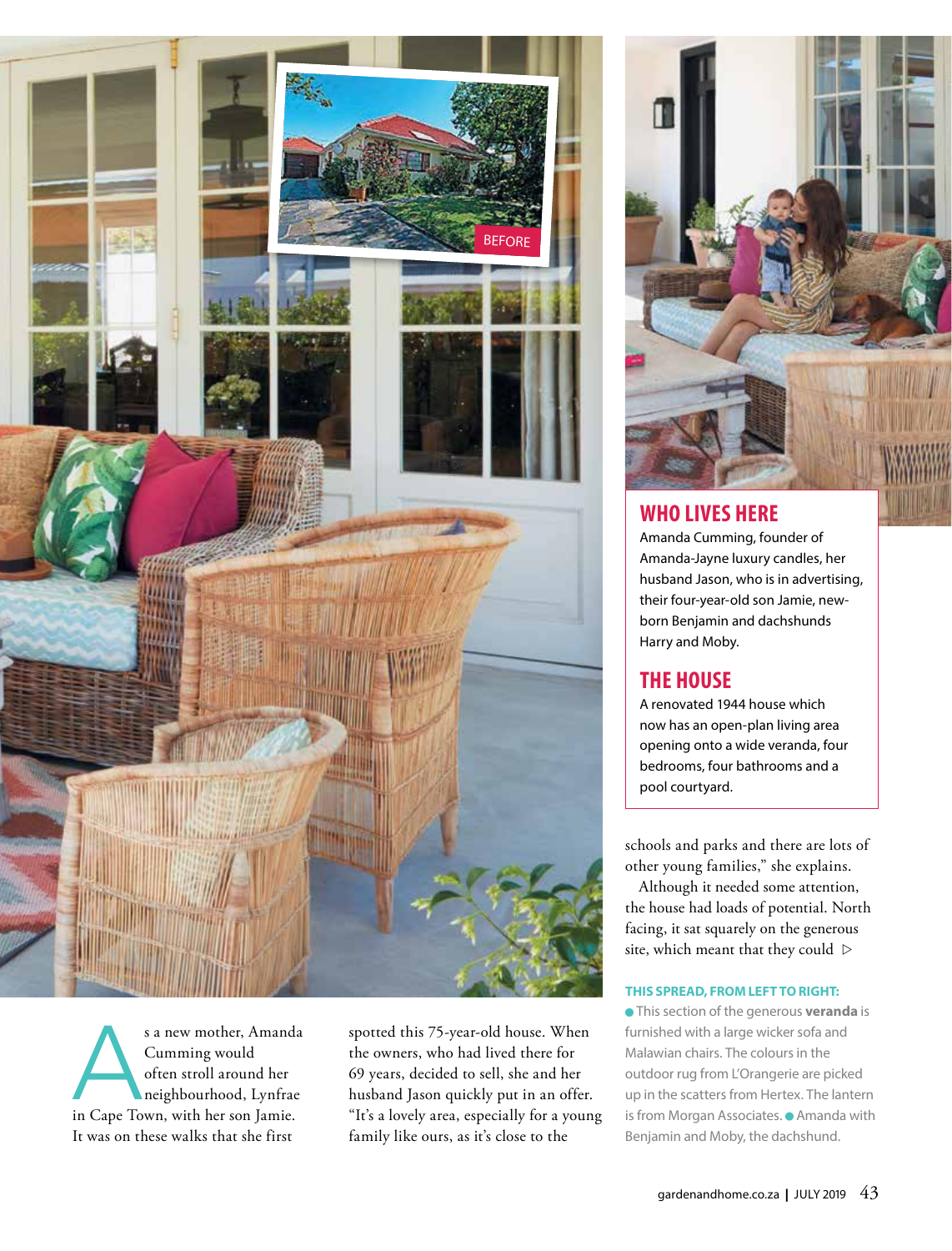**THIS PAGE, CLOCKWISE FROM ABOVE LEFT:** • Painted white with a glossy black front BEFORE



**HERRICH BEEFEREE** 

door, the house looks contemporary, but still retains the charm of the original building. Polished parquet flooring, salvaged from the original house, was used in all the **living**  areas. Amanda designed the practical hall stand.  $\bullet$  To give the **living room** impact, Amanda painted the bookcases in rich green paint from Annie Sloan. Throws on the chairs are from Pezula Interiors. The fireplace and chimney were rebuilt.

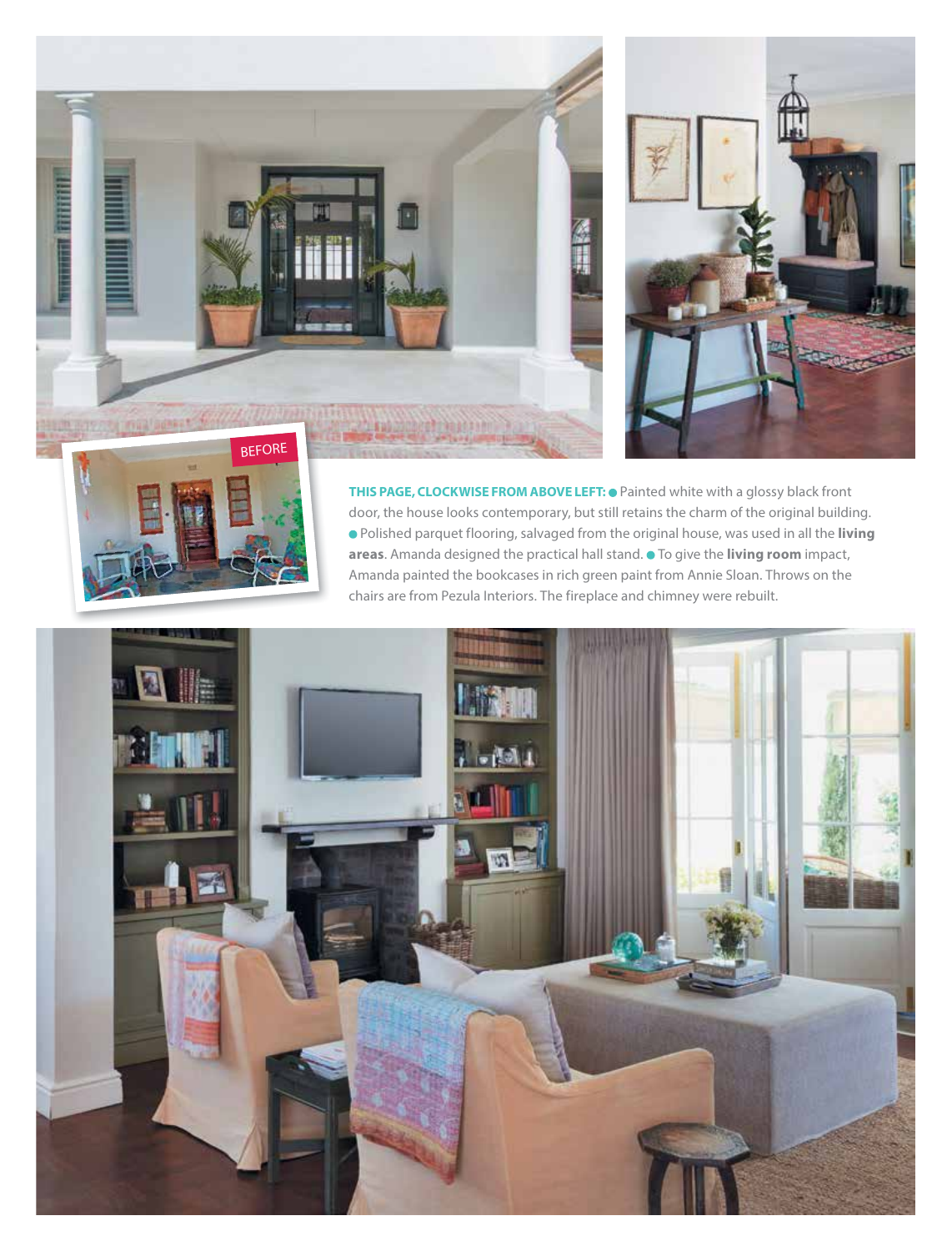

retain most of the outer walls and extend the house into the garden where necessary.

Amanda worked closely with the architect, Trevor Abbott, to open up the centre of the house to create an easy flow. "We knocked down the walls between the entrance hall, living room, kitchen and dining room, making it a large open-plan area. We also broke through the only bathroom, situated in front of the front door, so that when you walk into the house, you can see all the way through to the pool courtyard at the back. It brings in a lot of natural light," she explains.

Extending the house into the driveway, they built on a new main bedroom, including a dressing area and en suite bathroom, and a guest bedroom. A new double garage was constructed nearer the road. The outside scullery was incorporated into the house and enlarged to make a new scullery and playroom for the children.

"The passages were widened and the ceiling raised, which gives a much more open feel," says Amanda. At the front, extending off the living room is a new veranda supported by columns appropriate to the age of the house.

At the back, a pool was installed and



the area around it paved to form an enclosed courtyard. "Our builder was great and made sure that everything ran smoothly," she says.

Although their intention was to modernise the house, Amanda was determined not to lose its traditional character. "As the floors were uneven, we had to lay new slabs. But first, we carefully removed the parquet blocks, kept them safe during construction



and then re-laid them. Now that they're sanded and matt varnished, they look stunning." The new bathrooms were also finished in the classic style of the era.

"My love of decorating and design  $\triangleright$ 

**THIS PAGE, FROM LEFT TO RIGHT:**  $\bullet$  The **dining area** maintains the traditional character of the house with a rustic table from Cottage Antiques in Diep River, cane-backed chairs found on Gumtree and a dresser painted in soft sage green. • The focal point in the **kitchen** is an arched metal window that Amanda found at Wauhaus. The pendant light came from Pezula Interiors.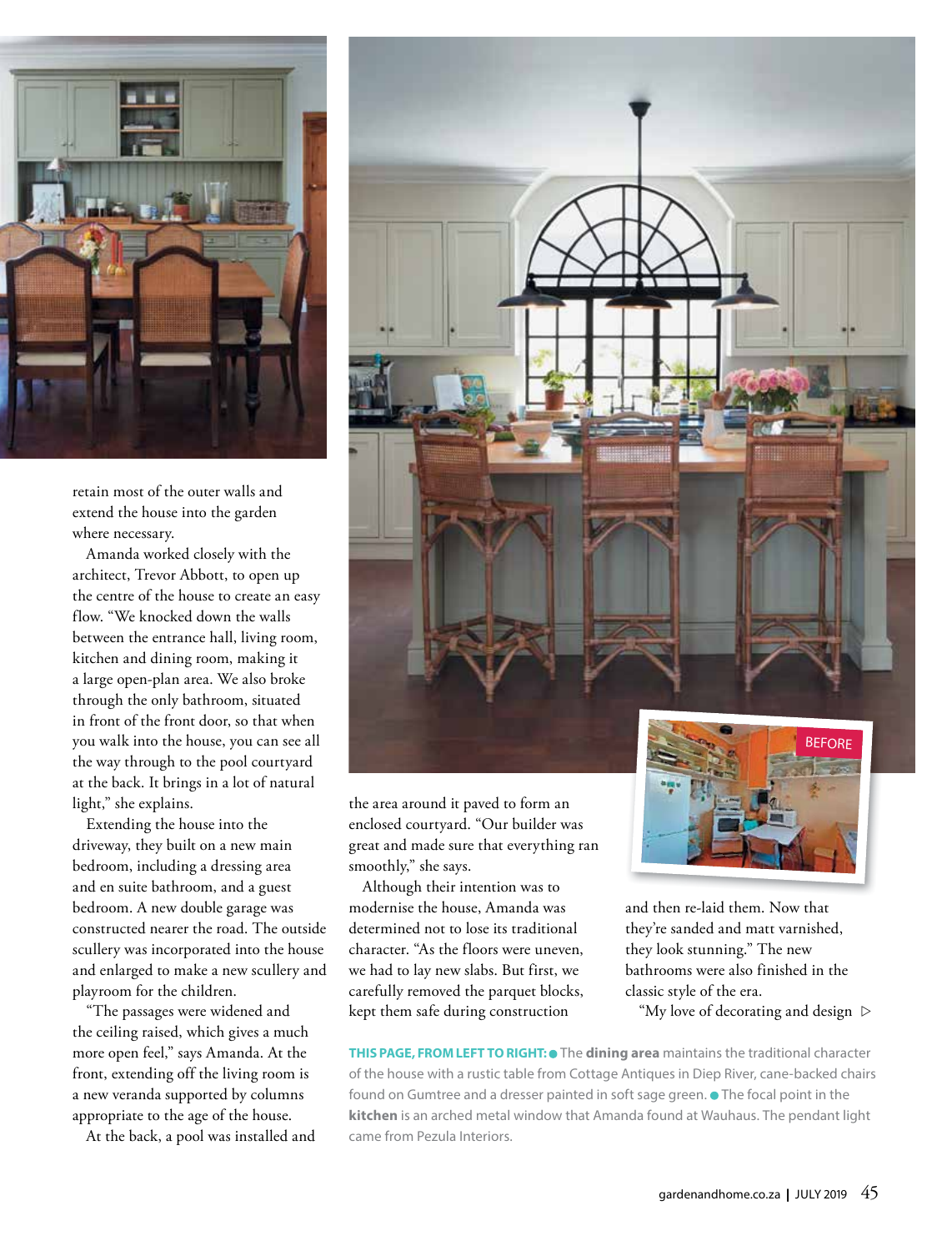

**THIS PAGE, CLOCKWISE FROM ABOVE:** The **main bedroom** features a large headboard in a Lewis & Wood fabric from St Leger & Viney. The bed in **Jamie's bedroom** has useful drawers for toys underneath. The side table is from Superbalist, the book rack from Simply Child and the rug from H&M Home.  $\bullet$  Neutrals rule in the guest bedroom where the headboard is covered in a Whatnot fabric. The scatters are from Pezula Interiors and the throw from L'Orangerie.